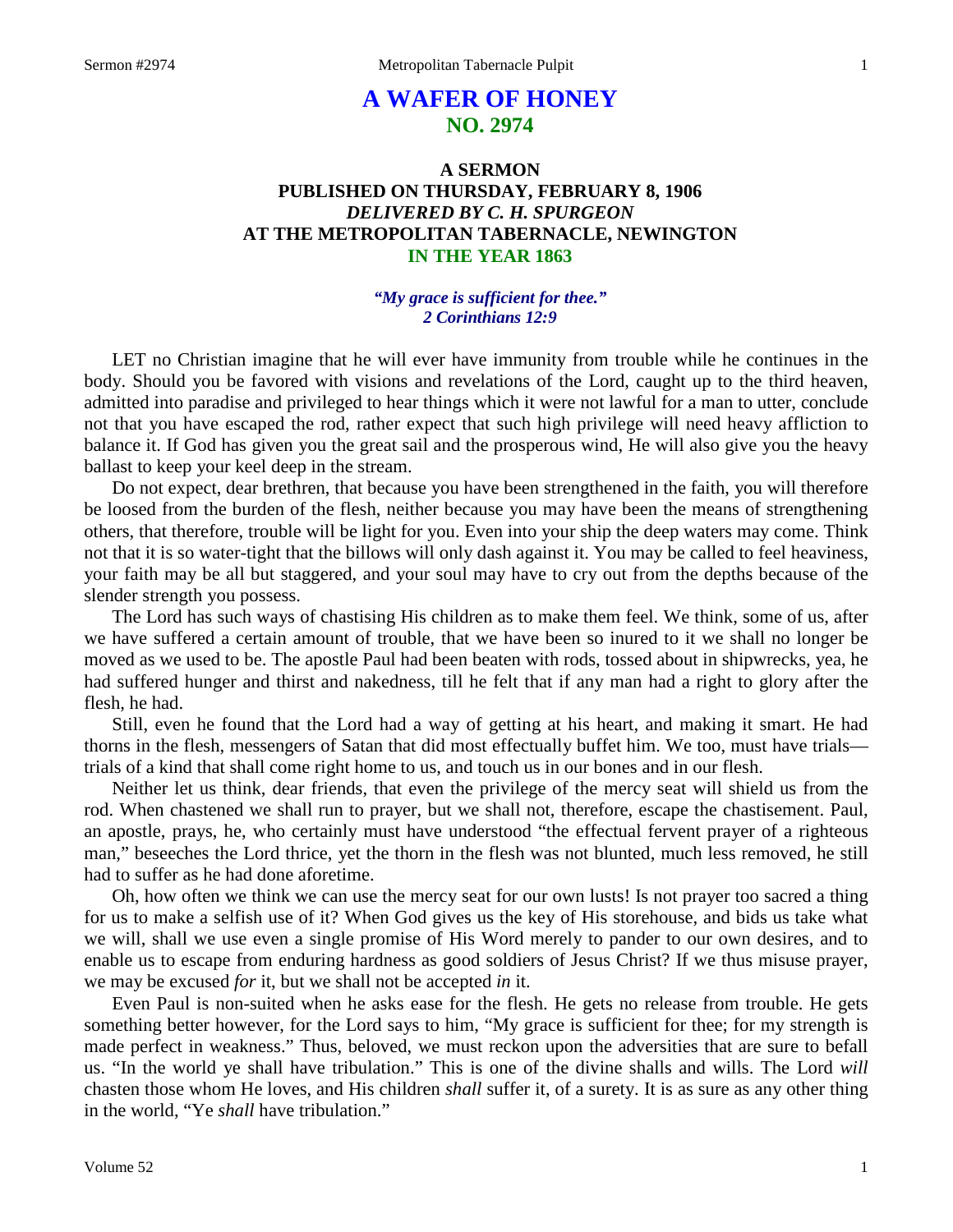**I.** To those who have proved the truth of this declaration, the text will be peculiarly sweet. THERE ARE CERTAIN SORE VEXATIONS OF SPIRIT, FOR WHICH GRACE IS THE ONLY BALM.

The Lord does not say, "My providence shall protect thee." Nothing of the kind—grace is the remedy in this case, and I take it, this was because the apostle was suffering in the very core and center of his being. There are many trials, the grief of which may be fully relieved by ordinary providences, but these, that come and wound a man to the quick, require grace as their only effectual balm.

*Past experience of grace is of no avail* in such a case, it is present grace that is promised in the text, and it is present grace that is required. When we have sometimes been bowed down and walked in darkness, and seen no light, we have called to remembrance our song in the night, and our spirit has made diligent search, but that very song has been turned into howling in the remembrance, and all that we thought we felt, and thought we knew, has vanished from before our eyes.

I do not know how it has been with you, but there have been times with me when I could set no value upon my past experience. The devil has said it was all a delusion, my faith mere presumption, my hope mere excitement, and all my joys but the effusion of animal spirits. There will be a time when he will bid you look back and all the way will look like the valley of the shadow of death. You cannot see one hopeful sign in it, and you turn over the books of experience and read them, and you think, "Well, my spot is not the spot of God's children, and my footprints do not seem to be at all like the footprints of the flock."

I tell you, if you have ever done business in deep waters, you have found that anchors at home are of no use in a storm, and that the anchor which stood so well a year ago, if it is left at home on shore, is of no use to you now in the storm. It is present grace, nothing but present grace, that will do now. You have eaten all the cold meats, and you have brought out from the cupboard every moldy crust you can find, and now your soul is reduced to the very last, and faints within you, and now you must cry to your God in your trouble, and get present grace in this your time of need.

And if past experience is of no avail, *much less is past success*. Somebody might have touched the apostle on the shoulder and have said, "Paul, Paul, Paul! What! must you feel the buffetings of Satan? Did you not establish the church at Corinth, and plant churches throughout all Asia Minor? Who has served his God as faithfully as you have? Have you not been in many journeyings often in perils by waters, in perils of robbers, in perils by the sword, in watches and fastings? Have you not had the care of all the churches? Has not your Master highly distinguished you, and made you not a whit behind the very chief of the apostles? What multitudes of spirits are now before the throne, that were born under God through your ministry! And what thousands are still on the road who call you their spiritual father, and to whom you have been as a nursing mother in the faith!"

If you had said this to the apostle, he would have replied, "Yes, sometimes this might have comforted me, if it had been a question of my apostleship, this would have been satisfactory, if the point in hand had been a question as to whether my ministry has been owned of God, this would have been decisive, but I am touched in another place now, and the wound is so deep, my sore is grievous, and my heart is so exceedingly heavy that no kindly thought of others, and no pleasant musings of my own, bring me the slightest relief. O Lord, I am oppressed, undertake for me!" The Lord knew how to succor him, and therefore He gave him that gracious assurance, "My grace is sufficient for thee."

I think it is well, dear friends, to remember the Lord's past goodness, but we must not live on that, we must go and get fresh supplies from heaven. Old manna, to this day, though it came from heaven, will always breed worms and stink, if it is kept. There is no alteration in it from the days of Moses, it is the same at this moment. You must eat the manna as you get it, and go constantly for more, but the old manna will be of very little use to you. It is only on Sabbath days, when your soul is perfectly at rest and quiet—it is only at those sweet resting seasons, which the soul sometimes enjoys, that the remembrance of the past becomes very sweet. You must have daily present dispensations of manna from the throne of God.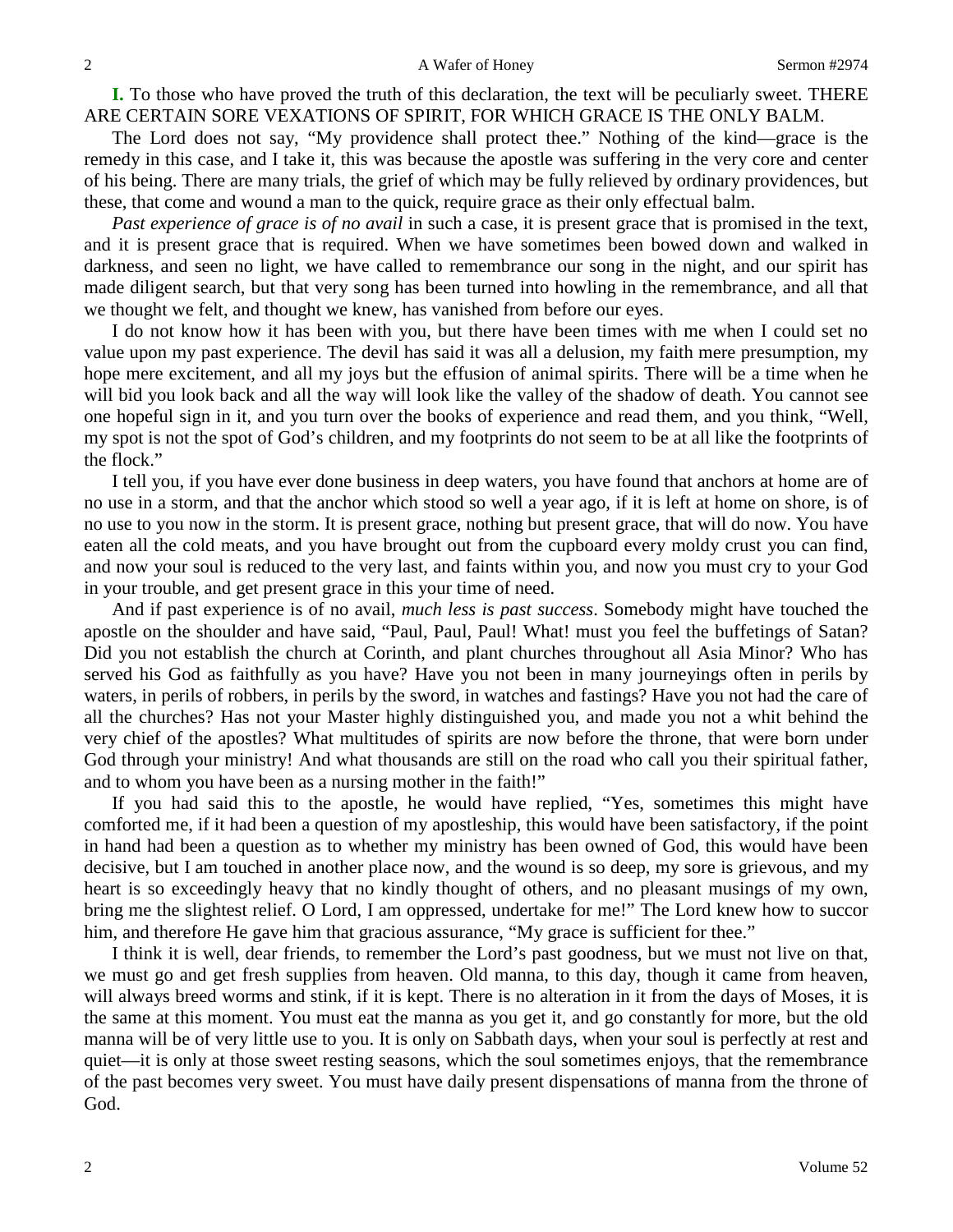#### Sermon 2974 **A** Wafer of Honey 3

In such a case as this, to which the apostle was brought, we feel sure that *the fact of his high office and eminent attainments of grace,* would not have been a sufficient consideration. Paul, who shall match you? So deep in knowledge and so ardent in zeal, you seem to have a seraph's spirit. So mighty in word, and yet, withal, so humble in your own esteem, you are surely a prince in Israel. Paul was not one of the young men, much less one of the babes in grace. He says, "There are not many fathers," though certainly he himself was worthy to be called a Patriarch. Yet that fact would not comfort him.

And brethren, you may come to such hard pinches that your growth in grace, and the flourishing of your virtues, will not afford so much as a drop of comfort to you, you will have to go to the eternal fountain to drink, for even these marble cisterns will have been broken, and will hold no water.

Observe further, brethren, that the Lord does not say, *"The consolation of your brethren shall be sufficient for you."* Oh, how sweet it is to be comforted by our fellow Christians! Let those who will, walk in isolation, give me sweet communion, for to tell one's trial to a true brother in Christ is often to lighten the weight, as if half of it were removed. Sometimes it is to be wholly relieved, for the words of some wise men in our Israel are indeed as balm that brings speedy healing to the wound. But there are wounds which the stranger intermeddles not with, nay, that even the dearest friend cannot touch, there are certain vexations of spirit, and disquietudes of soul, that mock human agency.

I have had sometimes, to converse with some members of the church and I have never felt so much the littleness of my own power as when I have tried be comfort them and failed. I thought it was because I was but as a little child in experience, and could not talk with them as a father in Israel might have done, whose years might have given him more wisdom, but I have found that even the fathers have failed, and that years have not always sufficed to give sufficient knowledge to comfort the troubled conscience, or to remove the burden from the galled shoulders.

No, there are cases that mock the ordinary practitioner, and must be taken straight to the Great Physician, for the only thing that will survive the purpose is the grace, the present grace of an allsufficient God.

I might prolong this catalog, but you who experientially know the truth, will know from your own experience, that there are trials and there are points in affliction where nothing can possibly console but the immediate outpouring and receiving of the grace of God.

**II.** And now, beloved, in the second place, let me say that SUFFICIENT GRACE IS A SURE BALM, that even for the most acute disorder, the most chronic disease, "grace" *is* "sufficient."

Why, do you not perceive that it just meets *the fear which trial excites?* What is the Christian's fear when he is buffeted, tried, and afflicted? I know him in his sober senses, he has a fear of sin. Listen to him. "I am afraid of being poor," says he, "not because I dislike poverty, but I am afraid of my faith, lest I should murmur against God. I am not afraid of suffering," says he, "if God send it to me, I am willing to receive it, but I am afraid of my faith, lest the pangs should be too severe, and I should doubt my God. I am not," says he, "afraid of slander or of persecution. I have learned to rejoice in this, for so am I made a member of the goodly fellowship of the martyrs, but I am afraid lest I should deny my Lord, or be ashamed of Him, or prove an apostate, after all. As I look forward to the temptations of the world, the suggestions of Satan, and the corruptions of the flesh which shall yet assail me, I am not afraid of their coming if I can but be guaranteed that they shall not cause me to sin," for the only real wound the Christian gets is when he has sinned.

Sufferings are only scars, flesh wounds, sins are the real woundings. We are never trampled on by Satan, however low our spirits may sink, it is only when we give way, and would fain capitulate in very terror, and begin to be afraid, that Satan is really victorious. The battle of sin is the battle in which Satan gains the victory, but suffering, and shame, and distress, and peril, and nakedness, and sword, are no triumphs to Satan, for "in all these things we are more than conquerors through him that loved us."

You see then, brethren, that *grace meets the danger because it deals with sin*. You are afraid that your patience will give out, so the Lord says, "My grace shall operate upon your patience, and make thee endure." You think your faith will fail, so the Lord says, "My grace gave thee thy faith, and My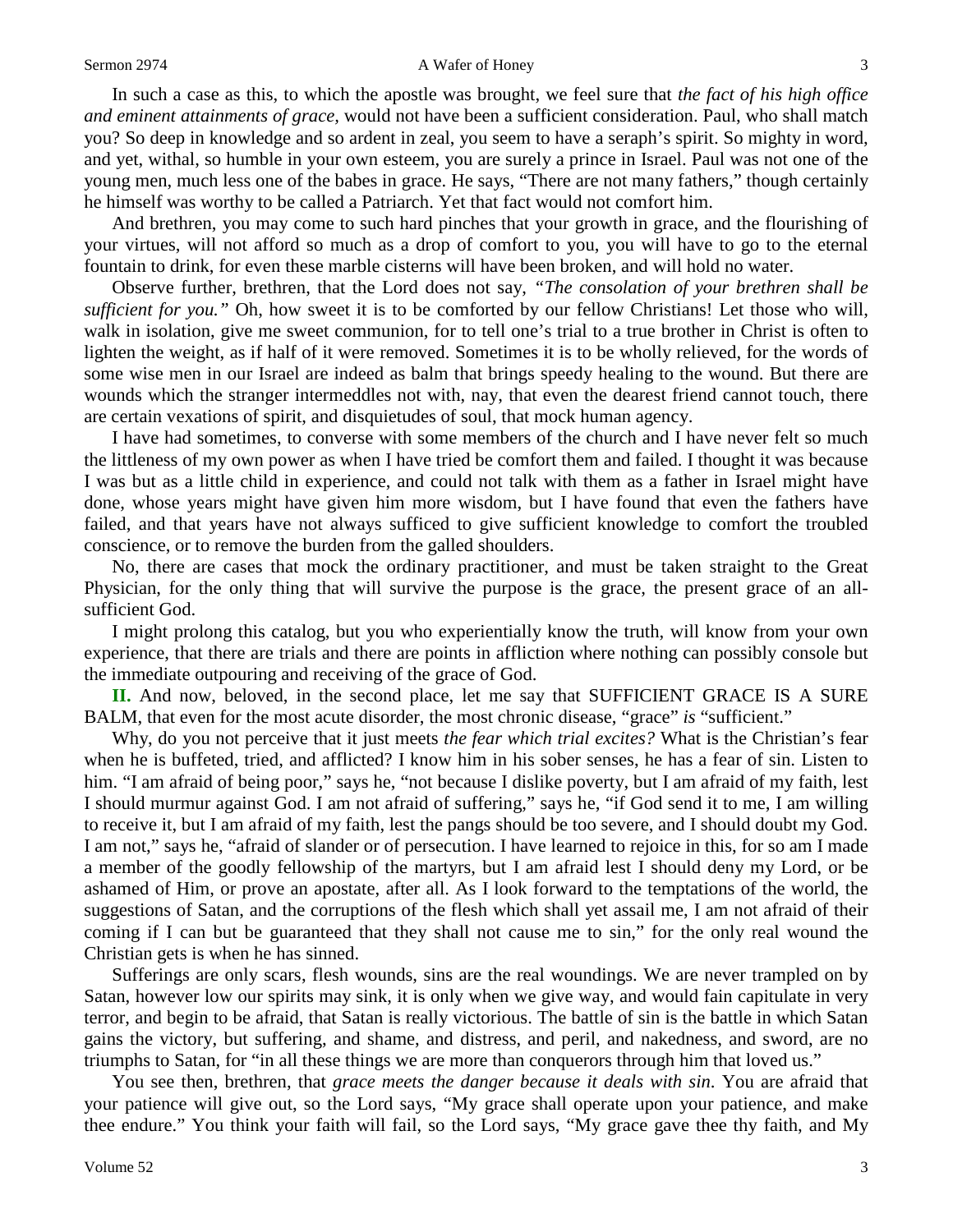grace, like oil secretly applied to the fire by One standing behind the wall, shall keep thy faith burning while the devil pours on his floods to quench it. It was My grace that first taught thee to love My great name, so, when persecuted, My grace shall make thee love Me better. I have kept thee from apostasy until now, and let what will come, My grace, by which I guaranteed your final perseverance, shall be sufficient for thee, and thou shalt come out of all thy trials and troubles like silver out of the furnace, not defiled, but cleansed and purified by the flames."

You see then, brethren, that this assurance does actually touch the fear which the Christian may ever have before his eyes, nay, it does not merely touch the fear, but it absolutely touches all the real danger. It is as though the Lord should say to one of His servants, who was standing alone, while thousands of his enemies were shooting at him with their arrows, "They shall shoot at thee, but I have covered thee with armor from head to foot."

Or it is as if you or I trembled at the thought of crossing the deep sea, and the Lord had said, "The sea is deep, and thou must cross it, but I will be by thee, and thou shalt go through it dry shod."

Or it is as if He said, "The fire is hot, and thou must walk through the midst of it, those glowing coals thy foot must know, but I will so cover thee by My power that the flames shall not hurt thee, thou shalt walk through the fire, and not so much as the smell of it shall pass upon you."

What matters it how much we suffer if we have grace to endure it? Put a believer where you will, if his Master gives him grace, he is in the best place he can be for security. I have heard brethren sometimes say, "Such a minister is in great danger, his position is lofty, his head will be turned."

Ah! brethren, if he had had the keeping of his own head, it would have been turned long ago. And your head will turn even if you are on the ground if you have the keeping of it, but if God sets a man as high as the stars, and if He kept him there, he would be able to sing, "Thou makest my feet like hinds' feet, and makest me to stand on high places." It is the grace we have, not the position we occupy, that is the important matter. If a man had grace enough, you might put him in the worst haunts of sin, and he would be the better for being there.

Now, do not think I say what I do not know. Solomon saw hyssops grow on walls, and cedars on Lebanon, howbeit, I have seen cedars grow on walls and hyssops on Lebanon. I have seen the smallest Christians in the best places, and the best Christians in the worst positions. I have seen, in the midst of the haunts of the harlot, grace shining in all the purity and chastity of lovely womanhood, and in the haunt of the thief and of the burglar, God has been pleased to have some choice saint, that, for honesty, integrity, and holy living, might have been worthy to have walked in a bishop's palace, or to have adorned the best evangelical drawing room in England.

Brethren, it is not the position that is the main thing, the best of men may grow in the worst places, and some of the meekest of believers may be found where there ought to have been the bravest. I will leave this point, then, by repeating that whatever may be the trial of heart which a man may have to endure, this assurance just meets the case, "My grace is sufficient for thee."

**III.** And lastly, SHOULD NOT THE ASSURANCE THAT WE SHALL RECEIVE SUFFICIENT GRACE MAKE US EXCEEDINGLY GLAD?

"My grace is sufficient for thee"—what then? "Most gladly therefore will I rather glory in my infirmities"—not only gladly, but *"most* gladly." *Nothing else will make you happy*. The grace of God comes to meet your case, and now how happy you should be! Think about the *sureness* of this fact, that sufficient grace will be ours.

My dear brethren, I am not careful about *preaching* tonight, I merely talk right on about some things that you know, and can testify. It has been so, has it not, in your experience? If there be one saint here who has an accusation to make against his Lord, let him speak. He might well say to you, "Have I been a wilderness unto Israel? Which of you have I failed to succor? When have I violated My promise? You have been in the waters—were you drowned? You have passed through the fire—were you burned? What loss have you ever sustained by your troubles? Did I ever refuse to hear your cry when you called upon Me? When was it that, in the day of battle, I did not cover your head, and that I left you as a prey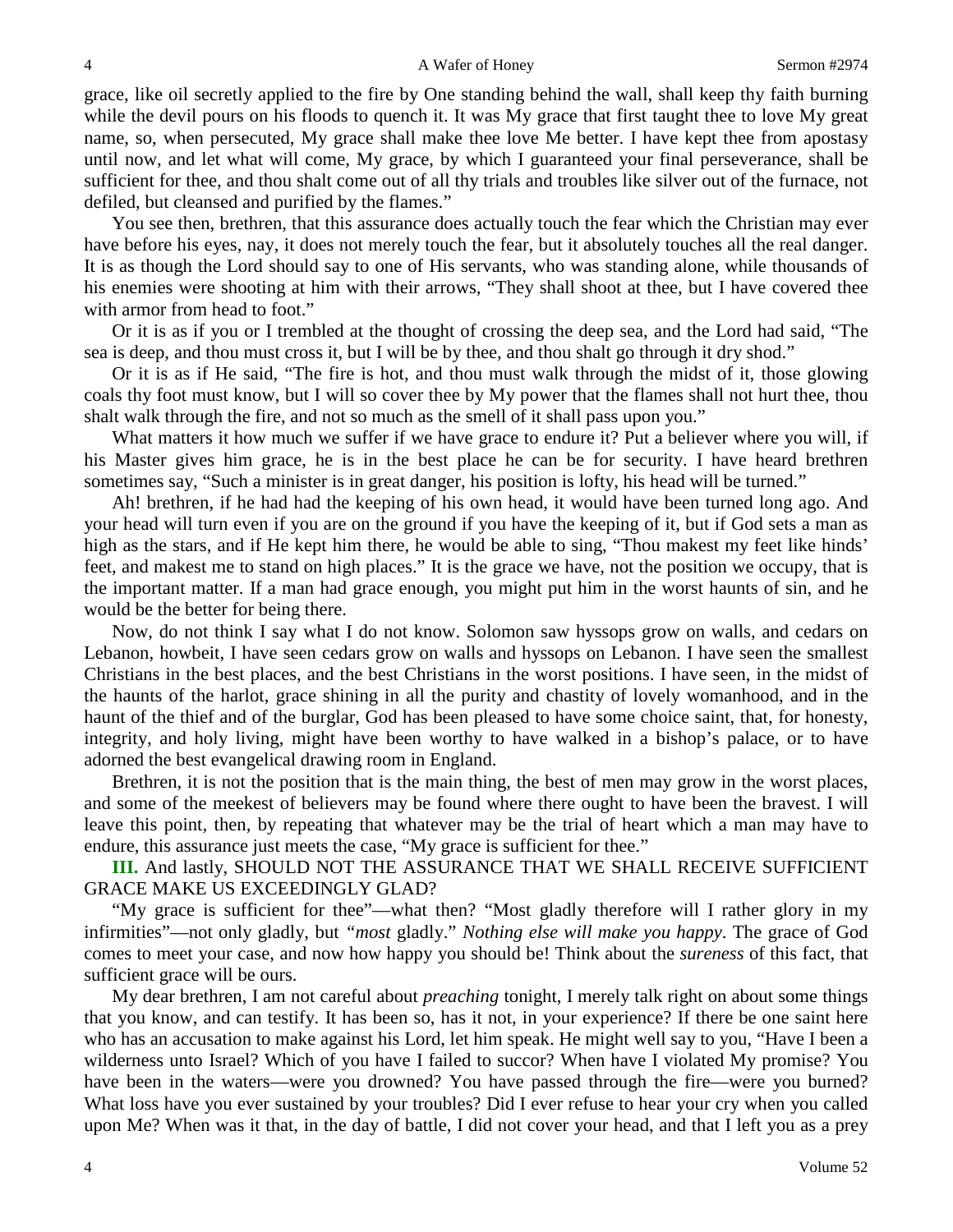to the destroyer?" My answer is—O Lord, thou knowest all things, and thou knowest that thy servant's witness is,—

> *"When trouble, like a gloomy cloud, Has gather'd thick and thunder'd loud, He near my soul has always stood, His lovingkindness, oh, how good!"*

And is not that your case, my brother, my sister in the Lord? I am sure it is. Well then, this ought to make you glad. "My grace is sufficient for you," says the Lord. Your past experience proves it. Gladly, therefore, rejoice that you have an opportunity yet again of testing and trying the good Word of the Lord.

Again, *is not God's grace sufficient for you in your present emergency*? Have you had some trouble today? I suppose you have had quite sufficient too, for I never did find a day yet that had not enough trouble in it, and sufficient for the day is the evil thereof—well, but have you not had sufficient grace today? Do you feel dull, and heavy, and gloomy in God's house of prayer? Well, but there is grace to be had, and therefore, looking to Him ere you go to your bed, you may still have another day to sing of the sufficient grace which was given in the necessary hour.

"Oh but," you say, "it is not now, I can trust God for today, but there are clouds looming before me and I fear to enter the cloud." Well, my dear friend, if He is faithful to you today, add that to the fact that He was faithful yesterday, is He not the same yesterday, today, and forever, and ought you not at once to rejoice in Him?

Furthermore, ask your Father, and He shall tell you, turn you to the records of inspiration, and they shall teach you, were the righteous ever forsaken, and when did the Lord cast off His chosen? They have been certainly in quite as deep waters as you have ever known, you have not yet been brought to lose all that you have, to lose every child, not yet do you sit among the ashes, and scrape yourself with a potsherd as Job did, not yet to the fullest extent can you say, "They that walked in the streets did condemn me," not yet have ye drunk of that cup, and been baptized with the baptism of Him who said, "My God, my God, why hast thou forsaken me?"—

#### *"His way was much rougher and darker than thine,"—*

and yet your Lord triumphed, and all His people, in all ages, and under every circumstance, have triumphed in Him. If you could find one child of God who has been left, and if you could find one instance in which God has been untrue to you, then it would be fair for you to be depressed in spirit, but until then, most joyful should you be.

Recollect also, brethren, that *we would never know how sufficient grace was if it were not for these troubles*, therefore, we ought to be glad of all the lessons that assure us how ample and sufficient this grace is. I know not whether all soldiers love the thought of war, but there are many who pant for a campaign. How many an officer of low rank has said, "There is no promotion, no hope of rising, no honors, as if we had to fight. If we could run to the cannon's mouth, there would be some hope that we might gain a promotion."

Men get few medals to hang upon their breasts who never know the smell of gunpowder. The brave days, as men call them, of Nelson and Trafalgar, have gone by, and we thank God for it, but still we do not expect to see such brave old veterans, the offspring of this age, as those who are still to be found lingering in our hospitals, the relics of our old campaigns.

No, brethren, we must have trials if we are to get on. Young men do not become midshipmen altogether through going to the school at Greenwich, and climbing the mast on dry land, they must go out to sea, and be on deck in the storm, and if we are to be amongst the worthies, we must have stood side by side with King David, we must have gone down into the pit to slay the lion, or have lifted up the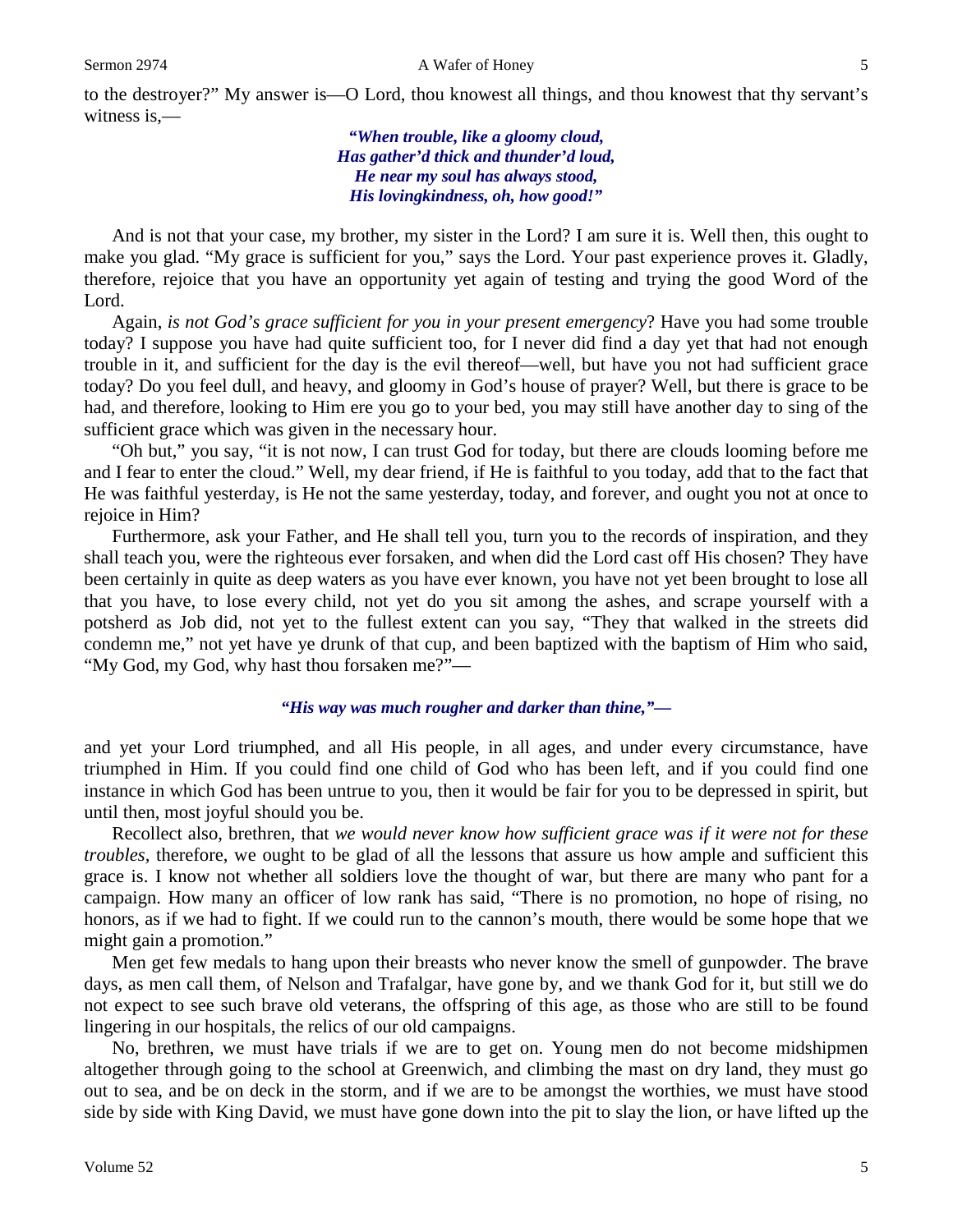spear against the eight hundred, as Adino did. Conflicts bring experience, and experience brings that growth in grace which is not to be attained by any other means.

Besides, brethren, *how is God's grace to be seen by other men in the world except by our trials?* Grace is given to keep us from sin, which is a great blessing, but what is the good of grace except it is in the time when the trial comes? Certainly, the grace that will not stand in the hour of temptation or affliction, is a very spurious sort of grace and we had better get rid of it, if we have it.

When a godly woman's child dies, the infidel husband sees the mother's faith. When the ship goes down, and is lost in the sea, the ungodly merchant understands the resignation of his fellow man. When pangs show through our body, and ghastly death appears in view, people see the patience of the dying Christian. Our infirmities become the black velvet on which the diamond of God's love glitters all the more brightly.

Thank God I can suffer, thank God I can be made the object of shame and contempt, for in this way, God shall be glorified. This shall be the wonder of many, and to the praise of His own grace, that so mean and so contemptible a thing was made the instrument of effecting His purpose.

I will say no more, except to commend this assurance to you, and ask you to take it home, and lay it on your tongue, it will be like a wafer made with honey. Mind you have it for your breakfast tomorrow morning, and let it be your constant daily meal, live on it, "My grace is sufficient for *thee."* Let the word "thee" come home to your heart as though God spoke it to you, and as if He had never spoken it to anyone before.

There are some of you to whom the text does not apply, except in this light. You have many sins, but if you trust Christ, His grace is sufficient for you. You have been head over heels in the kennel of sin, but the power of His blood is sufficient to make you white, and even if you have become a very prince and peer in the dominions of evil, the grace of Christ is sufficient to wash you whiter than the driven snow. May the Lord add His blessing on these feeble rambling remarks, for Jesus Christ's sake! Amen.

# **EXPOSITION BY C. H. SPURGEON**

# *ROMANS 3:9-27 AND 5:6-11 AND 8:1-32*

# **Romans Chapter 3. Verse 9.** *What then? are we better than they?*

The first chapter of the epistle to the Romans contains so horrible an account of the manners of the Gentiles, the heathen of Paul's day, that it is one of the most painful chapters in Scripture to read. Not long ago, one of our missionaries out in China, was attacked concerning the Bible on this very ground. One of the learned men said to him, "This Bible of yours cannot be as ancient as you say that it is, for it is quite clear that the first chapter of the epistle to the Romans must have been written by somebody who had been in China, and who had seen the habits and ways of the people here,"—so accurate is the Holy Spirit, who knew right well what the ways and manners and secret vices of the heathen were, and still are. But the Jews said, "Ah, but this is a description of the Gentiles." So Paul replies, "What then? are we better than they?"

**9-10.** *No, in no wise: for we have before proved both Jews and Gentiles, that they are all under sin; as it is written, There is none righteous, no, not one:*

Then he selects passages out of different parts of Scripture to show what man is by nature.

**11-18.** *There is none that understandeth, there is none that seeketh after God. They are all gone out of the way, they are together become unprofitable; there is none that doeth good, no, not one. Their throat is an open sepulchre; with their tongues they have used deceit; the poison of asps is under their lips: whose mouth is full of cursing and bitterness: their feet are swift to shed blood: destruction and misery are in their ways: and the way of peace have they not known: there is no fear of God before their eyes.*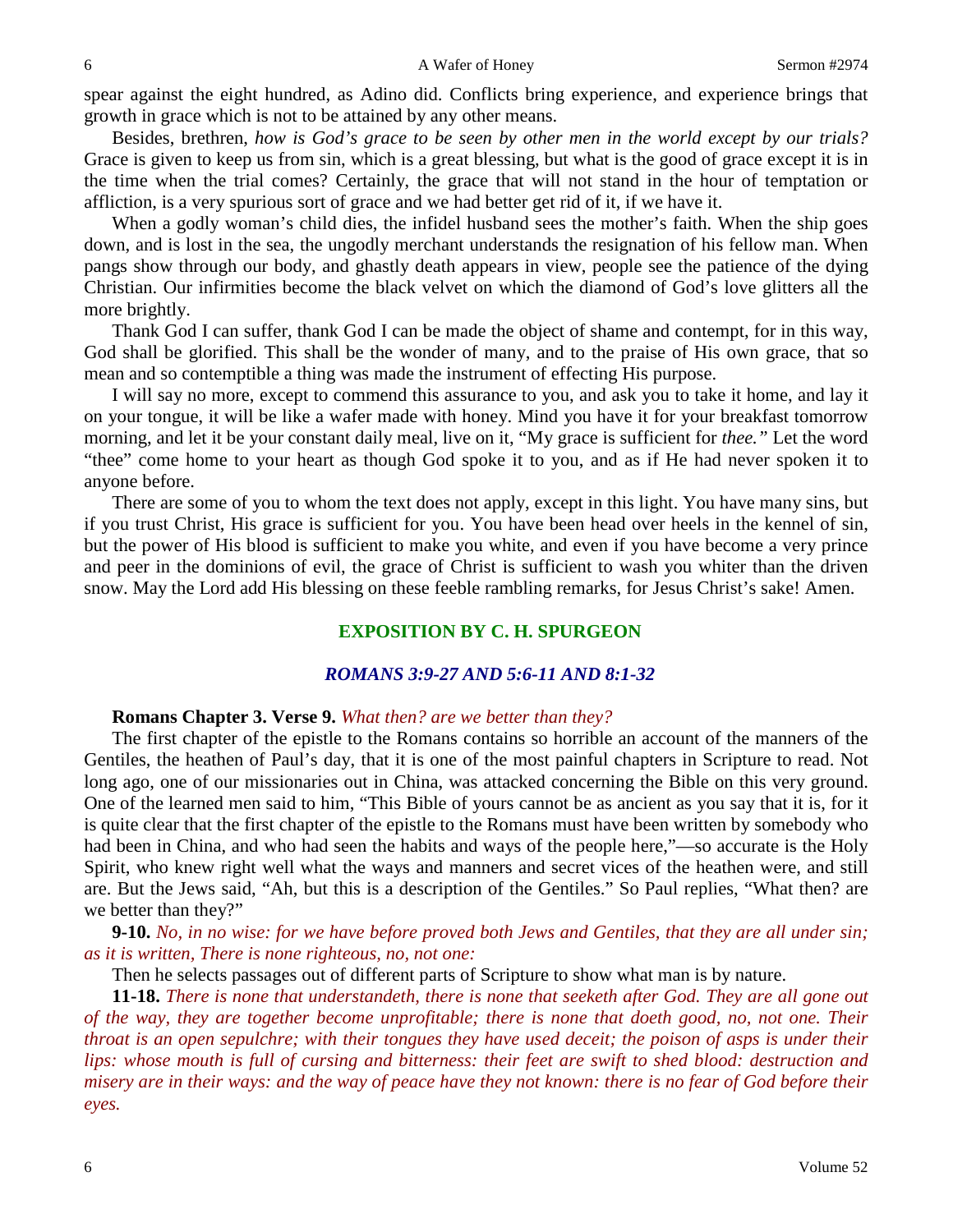These are all quotations from Old Testament Scriptures, from their own psalmists and prophets. from whom Paul quotes to the Jews so that they might see what their own character was by nature.

**19.** *Now we know that what things soever the law saith, it saith to them who are under the law: that every mouth may be stopped, and all the world may become guilty before God*.

The law was given to the Jews, and the descriptions which it gives must be descriptions of the Jews. "Therefore," says Paul, "as Gentile mouths have been already stopped by the descriptions of their vices, you also, the favored people of God, have your mouths stopped by the descriptions of yourselves taken from your own prophets."

**20.** *Therefore by the deeds of the law there shall no flesh*—

Whether Jew or Gentile—

**20-21.** *Be justified in his sight: for by the law is the knowledge of sin. But now*—

Since man is lost, since man is guilty—

**21-27.** *The righteousness of God without the law is manifested, being witnessed by the law and the prophets: even the righteousness of God which is by faith of Jesus Christ unto all and upon all them that believe: for there is no difference: for all have sinned, and come short of the glory of God; being justified freely by his grace through the redemption that is in Christ Jesus: whom God hath set forth to be a propitiation through faith in his blood, to declare his righteousness for the remission of sins that are past, through the forbearance of God; to declare, I say, at this time his righteousness: that he might be just, and the justifier of him which believeth in Jesus. Where is boasting then?*

If salvation is given to the guilty, and if all are guilty—if no one can claim exemption, and yet salvation is freely given—what then? Why, salvation must be purely by the grace of God, so let grace have all the honor. "Where is boasting then?"

**27.** *It is excluded. By what law? of works? Nay: but by the law of faith*.

The law of works sometimes aids boasting, for a man rejoices and glories in what he has done, yet the law of works ought to stop our boasting because we are guilty in God's sight. The law of faith does stop our mouth because we are under obligation to God, and do not dare to boast, seeing that we have nothing of good but what we have received from God.

**Romans Chapter 5. Verse 6.** *For when we were yet without strength, in due time Christ died for the ungodly*.

What a wonderful sentence that is! Not, "Christ died for the saints," not, "Christ died for righteous men," but "when we were yet without strength, in due time Christ died for the ungodly."

**7-9.** *For scarcely for a righteous man will one die: yet peradventure for a good man some would even dare to die. But God commendeth his love toward us, in that, while we were yet sinners, Christ died for us. Much more then, being now justified by his blood, we shall be saved from wrath through him*.

What an argument this is for the final safety of believers! If Christ died for us when we were enemies, surely He will give us now that He has died for us, and made us His friends, His reconciled subject, "Much more then, being now justified by His blood, we shall be saved from wrath through him."

**10.** *For if, when we were enemies, we were reconciled to God by the death of his Son, much more, being reconciled, we shall be saved by his life*.

There is a threefold argument there. We were enemies, yet God blessed us even then, so will He not bless us even more now that we are reconciled to Him? When we were enemies, He reconciled us unto Himself. Having done that, will He not certainly save us? We were reconciled to God by the death of His Son, so much more shall we be saved by the life of the risen and glorified Jesus, which has almighty, irresistible power.

**11.** *And not only so, but we also joy in God through our Lord Jesus Christ, by whom we have now received the atonement*.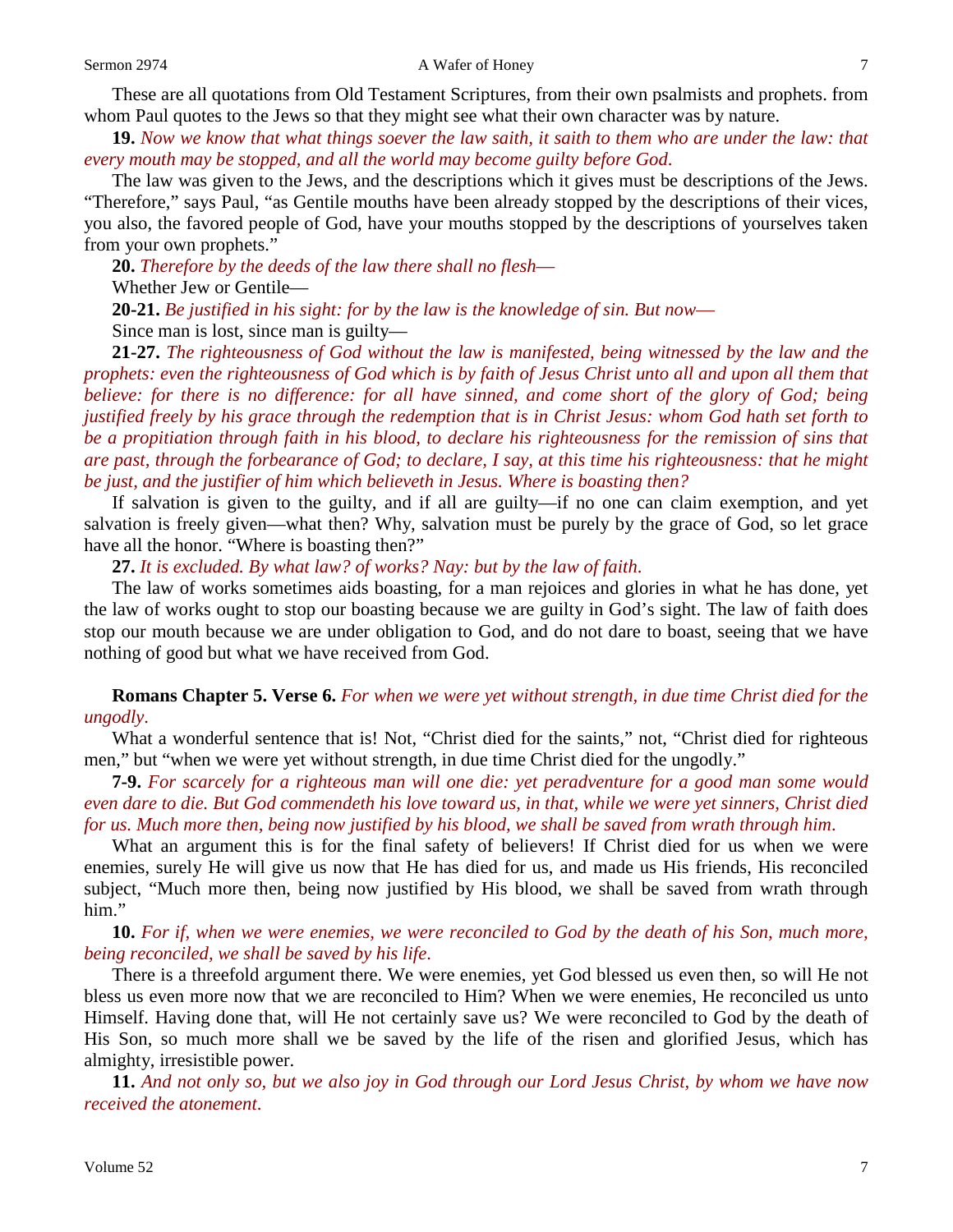# **Romans Chapter 8. Verse 1.** *There is therefore now no condemnation to them which are in Christ Jesus,*—

Observe that Paul writes "There is therefore," for he is stating a truth which is founded upon solid argument. "There is therefore *now"*—at this very day, at this very moment—"no condemnation"—none of any sort—none that will lie in the Court of Conscience or in the Court of King's Bench above, "There is therefore now no condemnation to them which are in Christ Jesus." Our forefathers used to read this verse, "There is therefore now no damnation." One of the martyrs, being brought before a Popish bishop, the bishop said to him, "Dying in thy heresy, thou wilt be damned." "That I never shall be," answered the good man, "'for 'there is therefore now no damnation to them which are in Christ Jesus.'" He had caught the very spirit of the text, for there is nothing that can condemn the man who is in Christ Jesus.

### **1.** *Who walk not after the flesh, but after the Spirit*.

This is the distinctive mark of a man in Christ Jesus. He does not let the flesh govern him, but the Spirit. The spiritual nature has come to the front, and the flesh must go to the back. The Spirit of the living God has entered into him, and become the master-power of his life. He walks "not after the flesh, but after the Spirit."

**2.** *For the law of the Spirit of life in Christ Jesus hath made me free from the law of sin and death*.

And nothing else can do that. Every man is, by nature, under bondage to that which Paul describes as "the law of sin and death." There is a law in our nature, which is so powerful that even when we would do good, evil is present with us, and we cannot get away from that law, except by introducing another, which is "the law of the Spirit of life in Christ Jesus."

Dr. Chalmers has a remarkable sermon upon "The Expulsive Power of a New Affection," and it is this new affection for Christ, which is the accompaniment of the new life in Christ, which expels the old forces that used to hold us under bondage to sin and death.

**3-4.** *For what the law could not do, in that it was weak through the flesh, God sending his own Son in the likeness of sinful flesh, and for sin, condemned sin in the flesh: that the righteousness of the law might be fulfilled in us, who walk not after the flesh, but after the Spirit*.

The law never made anybody holy, and it never will do so. The law says to a man, "This is what you ought to do, and you will be condemned if you do not do it." That is quite true, but the law supplies no power to enable us to do this. It says to the lame man, "You must walk," and to the blind man, "You must see," but it does not enable them either to walk or to see.

On the contrary, our nature is such that when the law issues its commands, there is a tendency in us at once to disobey them. There are some sins, which we never should have thought of committing if we had not been commanded not to do them, so that the law—not because of its own nature, but because of the wickedness of our nature, is weak and ineffectual for the producing of righteousness. But the Lord Jesus Christ has come, has lived, and has died—died for us who are His people, and has put away our sin.

Now we love Him, now, being delivered from all condemnation, we love Him who has delivered us, and this becomes the force by which we are inclined to holiness, and led on further and further in a course, not merely of morality, but of holiness before God. What a blessed system this is, which saves the sinner from the love of sin, delivers a man from sinning, gives him a new nature, and puts a right spirit within him!

#### **5.** *For they that are after the flesh do mind the things of the flesh;*

Flesh cares for flesh. The man who is all body cares only for the body. The man whose mind is under subjection to his body, minds "the things of the flesh."

**5.** *But they that are after the Spirit the things of the Spirit*.

Where the Holy Ghost is supreme, where the spiritual world has become predominant over the heart and life. There, men live for something nobler than the worldly man's trinity, "What shall we eat, and what shall we drink, and wherewithal shall we be clothed?" The carnal life is only becoming to a beast,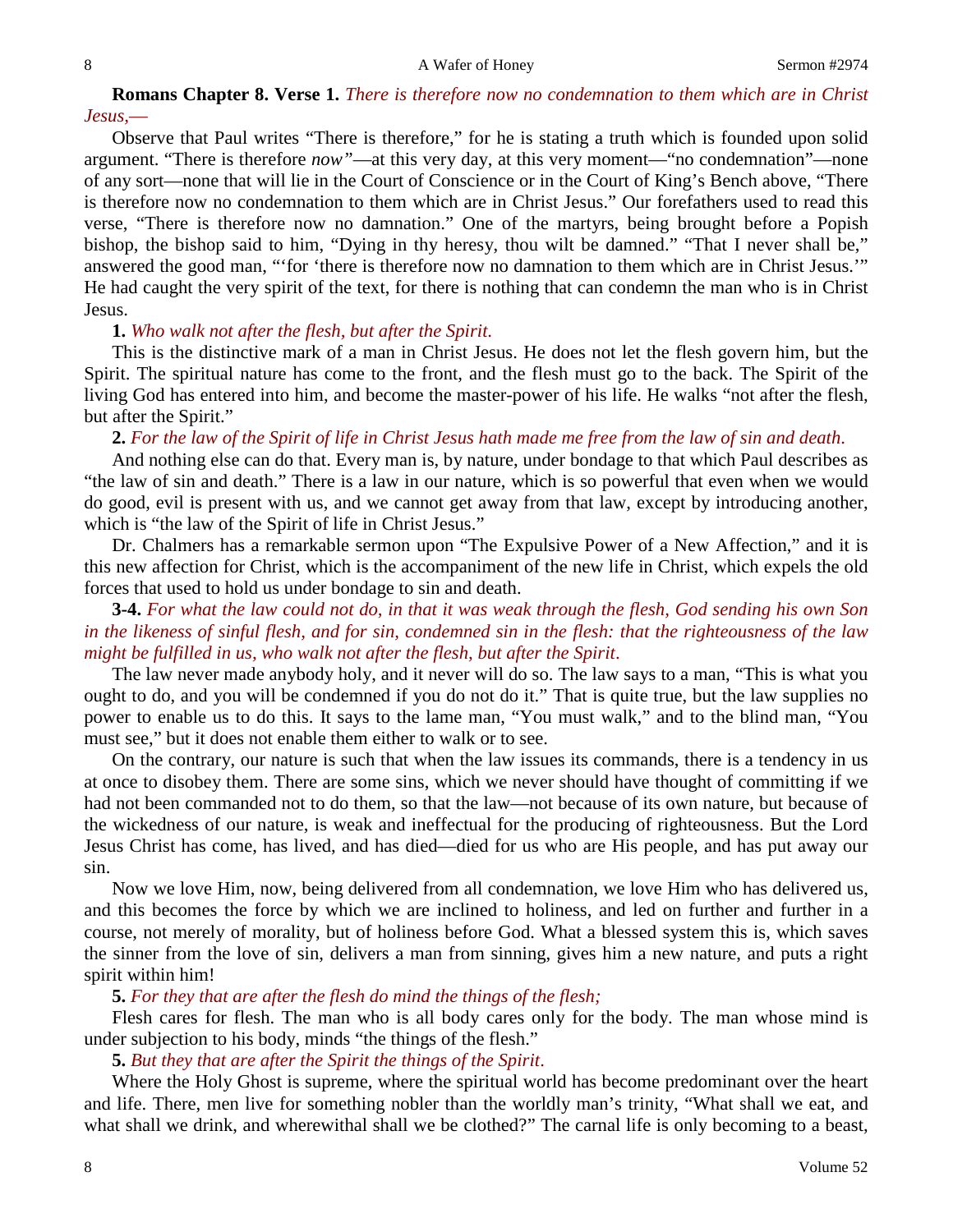or a bird, or an insect. But when a man cares for his immortal spirit, and lives for divine and spiritual things, he has attained to the life that is life indeed.

**6-7.** *For to be carnally minded is death; but to be spiritually minded is life and peace. Because the carnal mind is enmity against God: for it is not subject to the law of God, neither indeed can be*.

As long as a man lives only for this present evil world, lives for self, lives under the domination of the flesh, he cannot really know God, or truly serve Him. Such a mind as his "is not subject to the law of God, neither indeed can be."

**8.** *So then they that are in the flesh*—

That is, those who are under its condemnation and power—

**8-10.** *Cannot please God. But ye are not in the flesh, but in the Spirit, if so be that the Spirit of God dwells in you. Now if any man have not the Spirit of Christ, he is none of his. And if Christ be in you, the body is dead because of sin; but the Spirit is life because of righteousness*.

So that, although Christ dwells in a man, he must not reckon that he will be free from suffering, and pain, and sickness, for the body has not yet risen from the dead, and does not yet feel the full effect of regeneration. The soul is risen from the dead by regeneration, and it therefore "is life because of righteousness," and the body will, in due time, also share in the power of Christ's Spirit. The day draweth near when we "shall be delivered from the bondage of corruption, into the glorious liberty of the children of God."

**11-12.** *But if the Spirit of him that raised up Jesus from the dead dwells in you, he that raised up Christ from the dead shall also quicken your mortal bodies by his Spirit that dwells in you. Therefore, brethren, we are debtors, not to the flesh, to live after the flesh*.

We have got nothing good out of the flesh at present, for it is not yet "delivered from the bondage of corruption," though it is to be delivered.

**13.** *For if ye live after the flesh, ye shall die:* For the flesh is to die. **13.** *But if ye through the Spirit do mortify—*

Or kill—

**13.** *The deeds of the body, ye shall live*.

Shall a dying body, then, be my master? Shall the appetite for eating and drinking, or anything else that comes of the flesh, dominate my spirit? God forbid! Let death go to death, and the flesh is such, but the newly-given Spirit of God, the Spirit who has quickened us with immortal life, shall rule and reign in us evermore.

**14-21.** *For as many as are led by the Spirit of God, they are the sons of God. For ye have not received the spirit of bondage again to fear; but ye have received the Spirit of adoption, whereby we cry, Abba, Father. The Spirit itself beareth witness with our spirit, that we are the children of God: and if children, then heirs; heirs of God, and joint-heirs with Christ; if so be that we suffer with him, that we may also be glorified together. For I reckon that the sufferings of the present time are not worthy to be compared with the glory which shall be revealed in us. For the earnest expectation of the creature waiteth for the manifestation of the Son of God. For the creature was made subject to vanity, not willingly, but by reason of him who hath subjected the same in hope. Because the creature itself also shall be delivered from the bondage of corruption into the glorious liberty of the children of God*.

We are part and parcel of creation, and we shall draw it along with us. There shall be new heavens and a new earth. The curse shall be taken from the garden, thorns and thistles shall no longer grow there, and there shall be no killing or devouring in all God's holy mountain. The galling yoke, which we have laid on the whole of creation by our sin, shall be taken off from by our Redeemer.

**22-23.** *For we know that the whole creation groaneth and travaileth in pain together until now. And not only they, but ourselves also, which have the firstfruits of the Spirit, even we ourselves groan within ourselves, waiting for the adoption, to wit, the redemption of our body*.